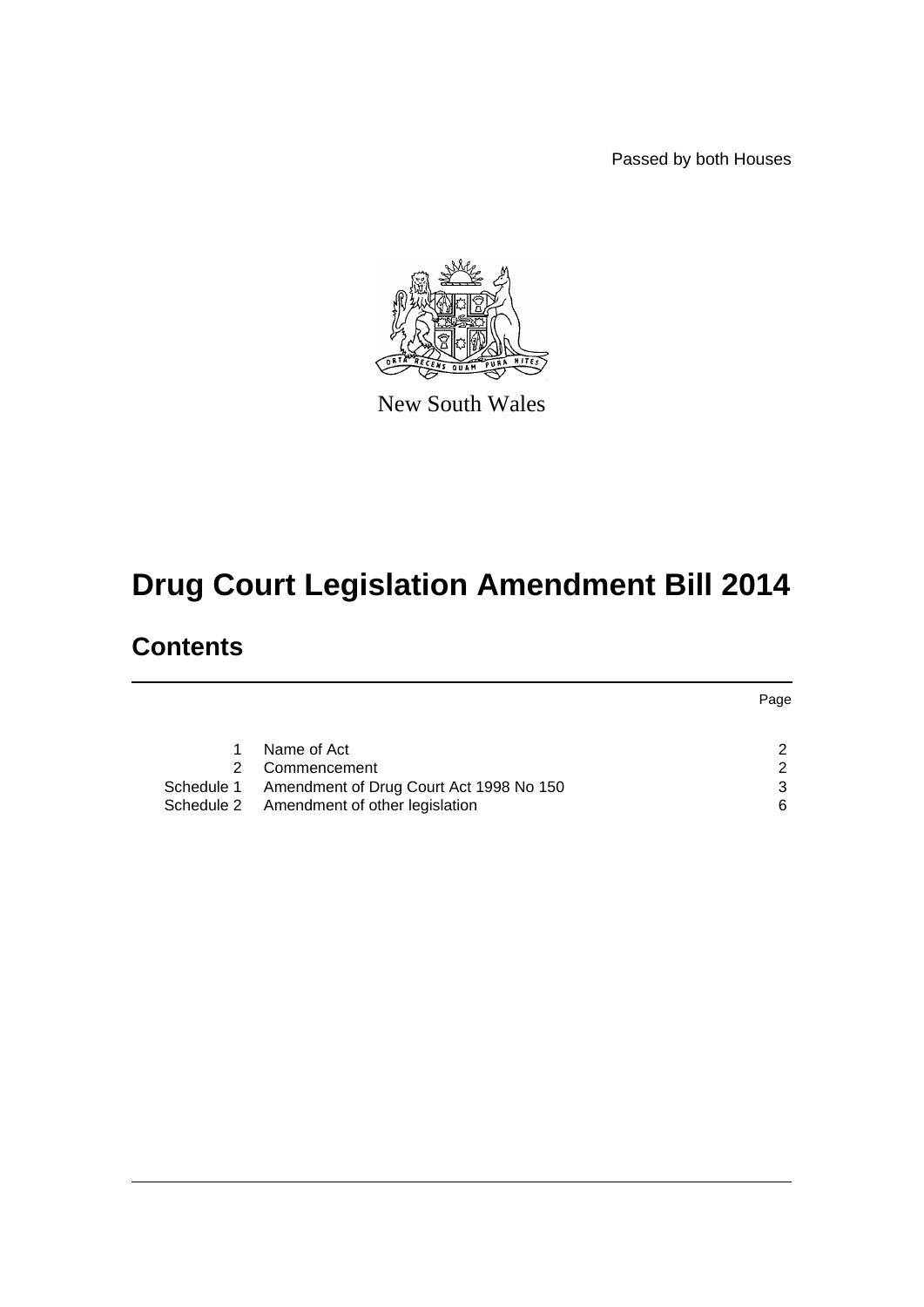*I certify that this public bill, which originated in the Legislative Assembly, has finally passed the Legislative Council and the Legislative Assembly of New South Wales.*

> *Clerk of the Legislative Assembly. Legislative Assembly, Sydney,* , 2014



New South Wales

# **Drug Court Legislation Amendment Bill 2014**

Act No , 2014

An Act to amend the *Drug Court Act 1998* and the *Crimes (Administration of Sentences) Act 1999* to implement recommendations arising from a review of legislation governing the compulsory drug treatment program; and for other purposes.

*I have examined this bill and find it to correspond in all respects with the bill as finally passed by both Houses.*

*Assistant Speaker of the Legislative Assembly.*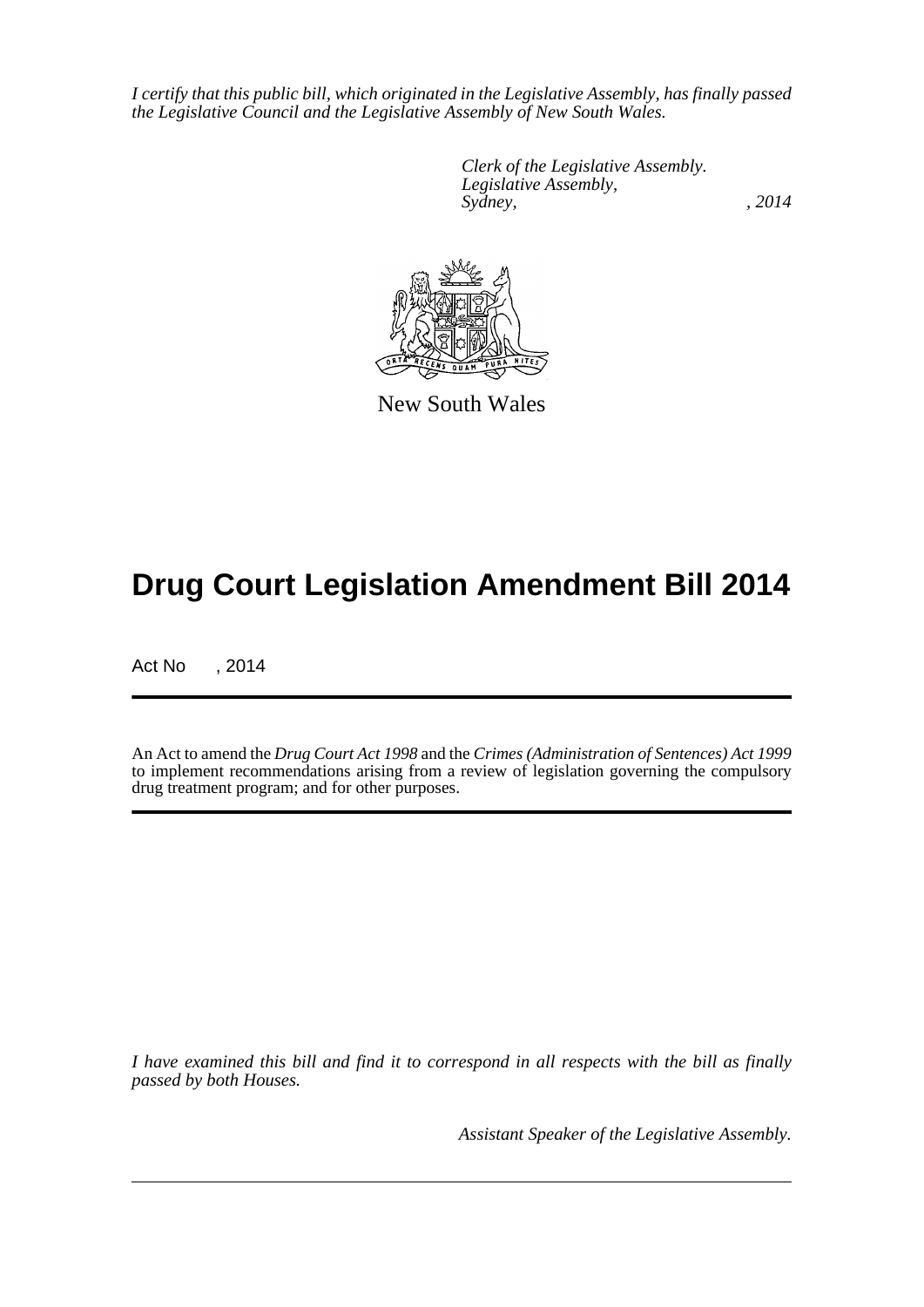# <span id="page-2-0"></span>**The Legislature of New South Wales enacts:**

# **1 Name of Act**

This Act is the *Drug Court Legislation Amendment Act 2014*.

# <span id="page-2-1"></span>**2 Commencement**

This Act commences on the date of assent to this Act.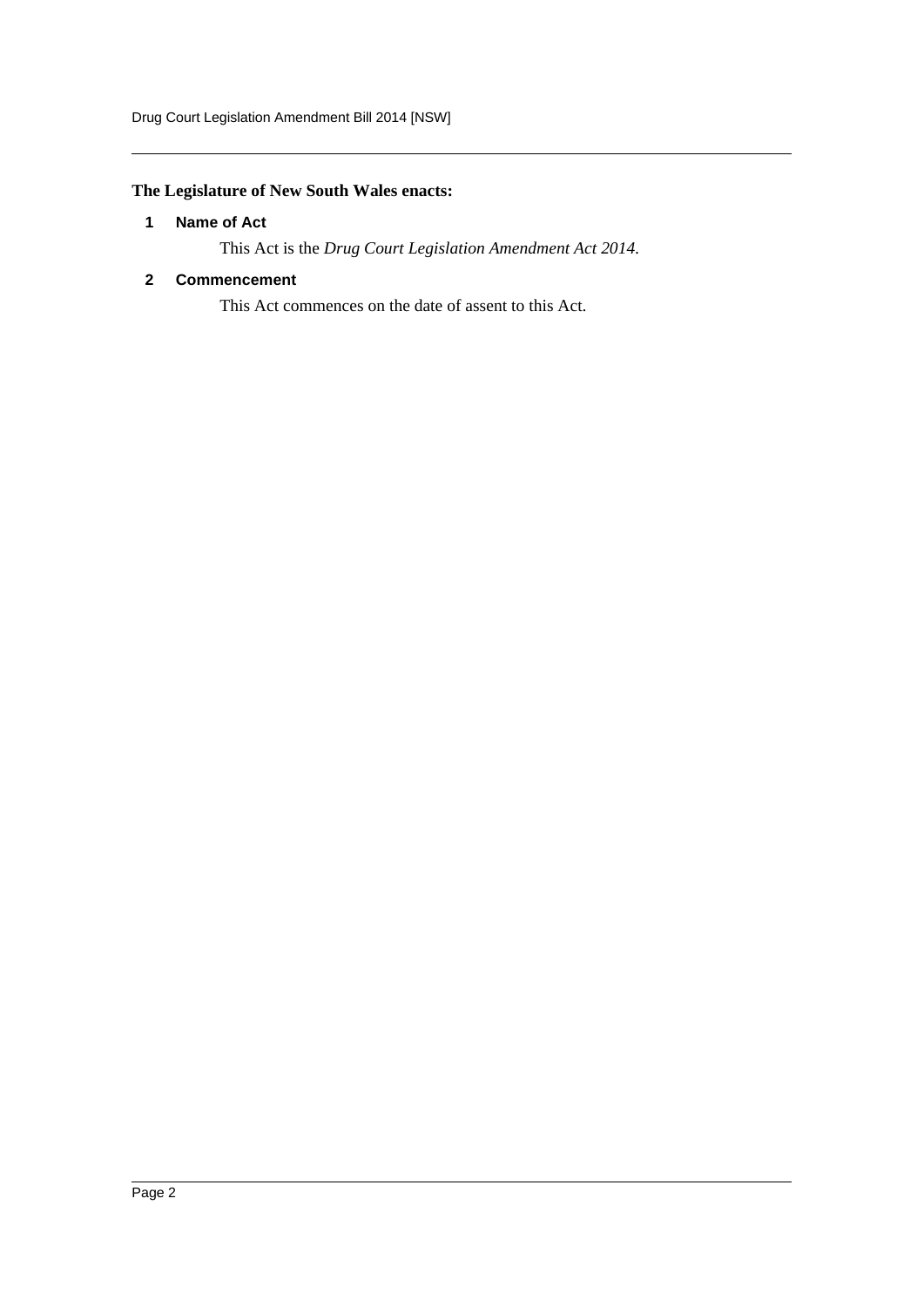# <span id="page-3-0"></span>**Schedule 1 Amendment of Drug Court Act 1998 No 150**

# **[1] Section 5A Definition of "eligible convicted offender"**

Omit section 5A (1) (b). Insert instead:

- (b) except as provided for by subsection (1A), the person has been sentenced to a term of imprisonment for the offence to be served by way of full-time detention and at the time that the sentence was imposed:
	- (i) the unexpired non-parole period of the sentence was a period of at least 18 months, and
	- (ii) the unexpired total sentence was a period of not more than 6 years, and

# **[2] Section 5A (1) (c)**

Omit the paragraph.

# **[3] Section 5A (1A)**

Insert after section 5A (1):

(1A) Subsection (1) (b) does not prevent a person whose parole order has been revoked from being an eligible convicted offender if the person is a relevant person within the meaning of section 18BA (State Parole Authority to refer certain offenders whose parole is revoked to Drug Court).

# **[4] Section 5A (2)**

Omit the subsection. Insert instead:

- (2) A person is not an eligible convicted offender if:
	- (a) the offence for which the person has been convicted involved the use of a firearm, or
	- (b) the person has been convicted at any time of any of the following:
		- (i) murder, attempted murder or manslaughter,
		- (ii) sexual assault of an adult or child or a sexual offence involving a child,
		- (iii) any offence involving the violent use of a firearm,
		- (iv) an offence under section 23 (2), 24 (2), 25 (2), 26, 27 or 28 of the *Drug Misuse and Trafficking Act 1985* involving a commercial quantity or large commercial quantity of a prohibited plant or prohibited drug within the meaning of that Act,
		- (v) any offence prescribed by the regulations for the purposes of this section.

#### **[5] Section 18BA**

Insert after section 18B:

#### **18BA State Parole Authority to refer certain offenders whose parole is revoked to Drug Court**

(1) This section applies in respect of a person (a *relevant person*) whose parole has been revoked in respect of a sentence that has previously been the subject of a compulsory drug treatment order which has expired under section 106E (b) of the *Crimes (Administration of Sentences) Act 1999*.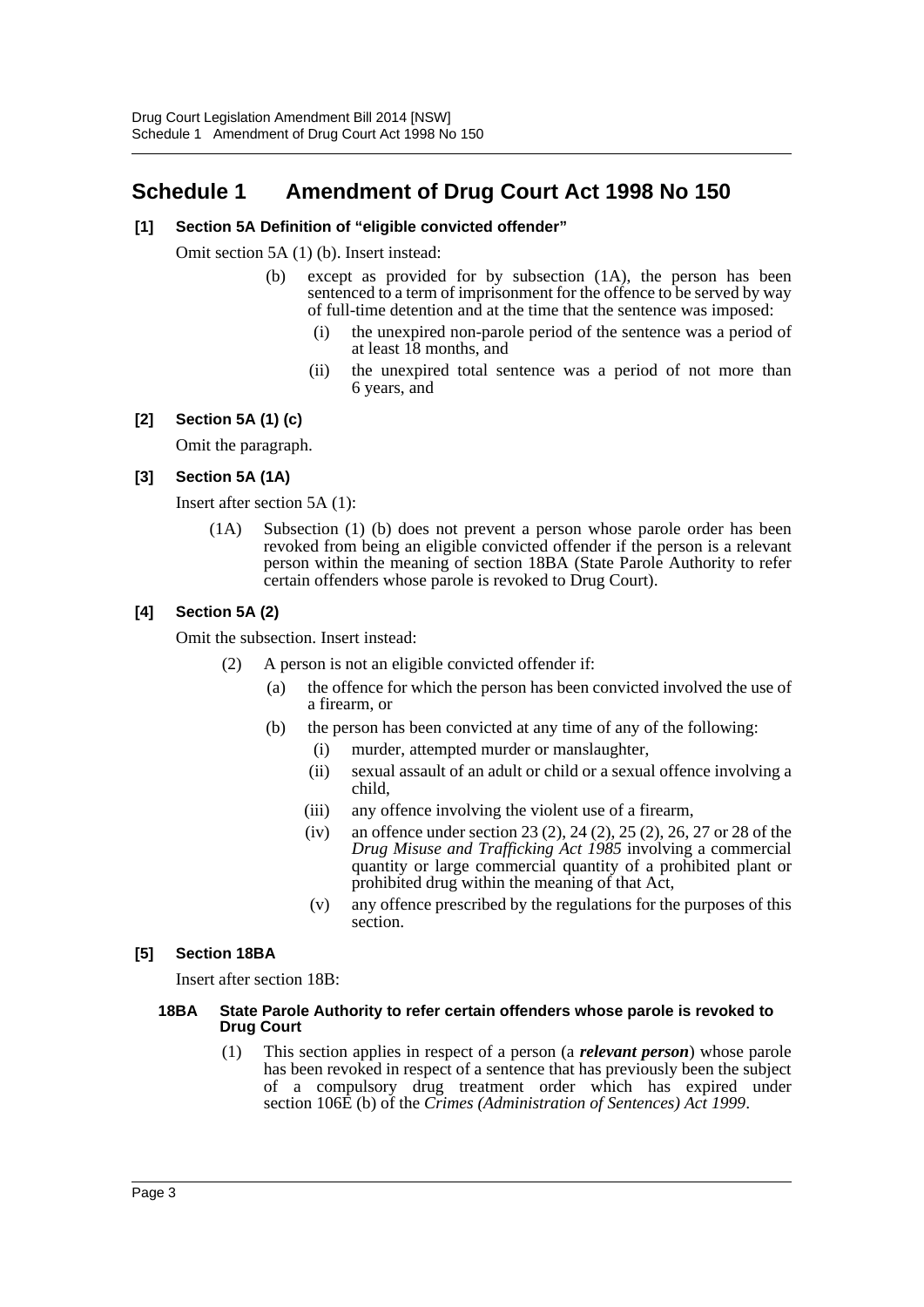- (2) It is the duty of the State Parole Authority in respect of a relevant person:
	- (a) to ascertain whether there are grounds on which the Drug Court might find the person to be an eligible convicted offender, and
	- (b) if so, to refer the person to the Drug Court to determine whether the person should be the subject of a compulsory drug treatment order.
- (3) If the State Parole Authority refers a relevant person to the Drug Court under this section, the Secretary of the Authority must give the registrar of the Drug Court such documents and materials relating to the person prescribed by the regulations as may be requested by that registrar.
- (4) The duty imposed on the State Parole Authority by this section is to be exercised as soon as practicable after the relevant person's parole is revoked.
- (5) No appeal lies against the State Parole Authority's decision to refer or not to refer a relevant person to the Drug Court for a determination as to whether the person should be the subject of a compulsory drug treatment order.

# **[6] Section 18C Compulsory drug treatment detention**

Insert at the end of the section:

- (2) If an eligible convicted offender whose parole order has been revoked is referred to the Drug Court by the State Parole Authority under section 18BA, the Drug Court may make a new compulsory drug treatment order in respect of the offender.
- (3) When making an order under subsection (2), the Drug Court must have regard to the circumstances of the revocation of the offender's parole order, including any charge or conviction for an offence committed by the offender while serving any sentence by way of compulsory drug treatment detention or while on release on parole.

#### **[7] Section 18E Assessment of eligibility and suitability by the multi-disciplinary team**

Insert "weapons or" after "offences involving" in section 18E (2) (c1).

# **[8] Section 18E (2) (c2)**

Insert after section 18E (2) (c1):

(c2) the offender's history of committing offences related to the offender's long-term drug dependency and associated lifestyle,

#### **[9] Section 18G Effect of compulsory drug treatment order**

Insert at the end of section 18G (c):

, and

(d) suspending any entitlement of the eligible convicted offender to be considered for parole under the *Crimes (Administration of Sentences) Act 1999*.

# **[10] Section 29 Court business**

Omit "administrative" from section 29 (2) (a).

# **[11] Schedule 2 Savings, transitional and other provisions**

Insert at the end of clause 1 (1):

any other Act that amends this Act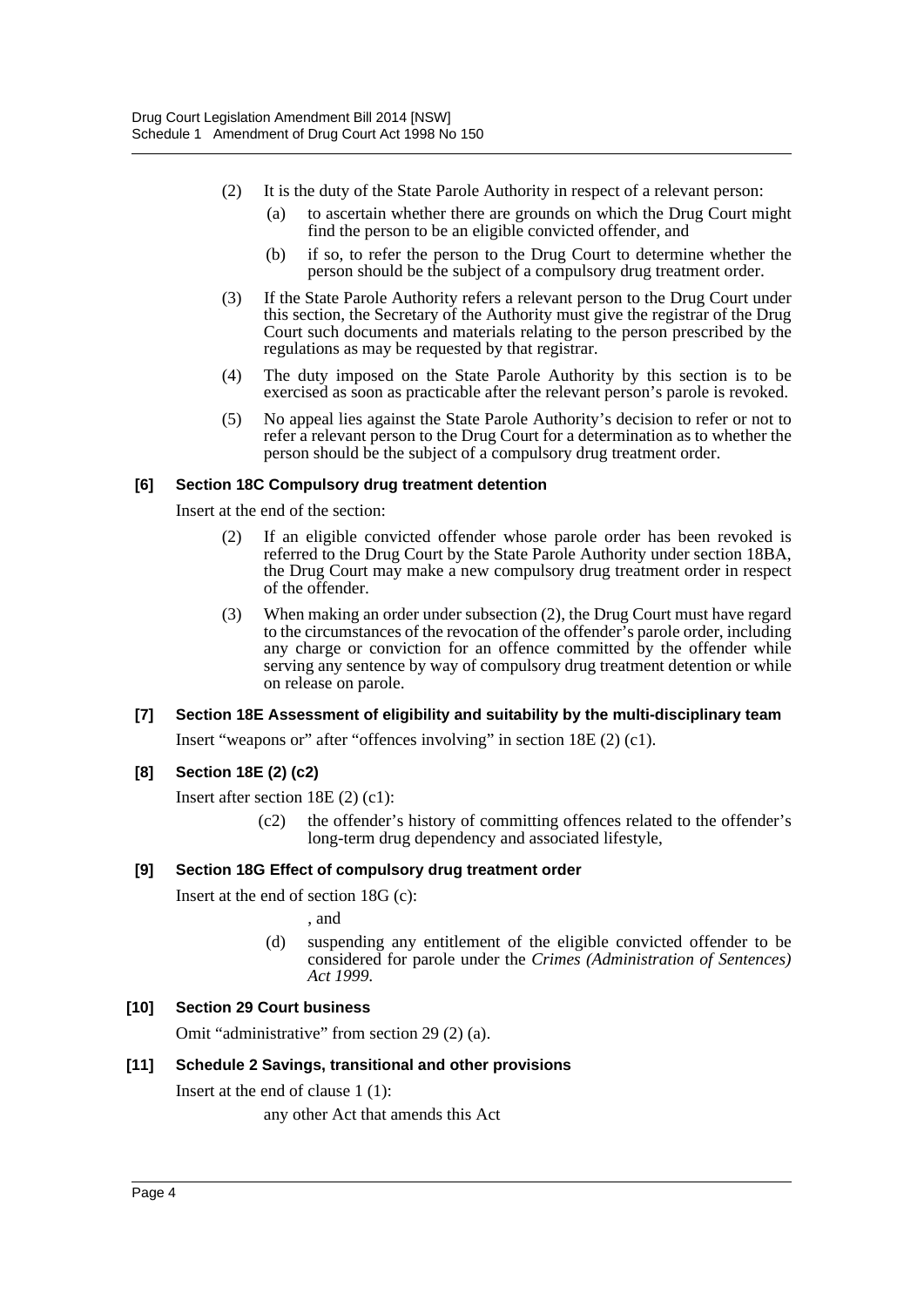# **[12] Schedule 2, Part 6**

Insert after Part 5:

# Part 6 Provisions consequent on enactment of Drug Court **Legislation Amendment Act 2014**

# **7 Definition**

In this Part, *amending Act* means the *Drug Court Legislation Amendment Act 2014*.

# **8 Eligible convicted offenders**

Section 5A (as in force before the commencement of the amending Act) continues to apply to persons sentenced before its amendment.

# **9 Effect of compulsory drug treatment order**

The amendment made to section 18G by the amending Act applies only to compulsory drug treatment orders made under this Act after the commencement of the amending Act.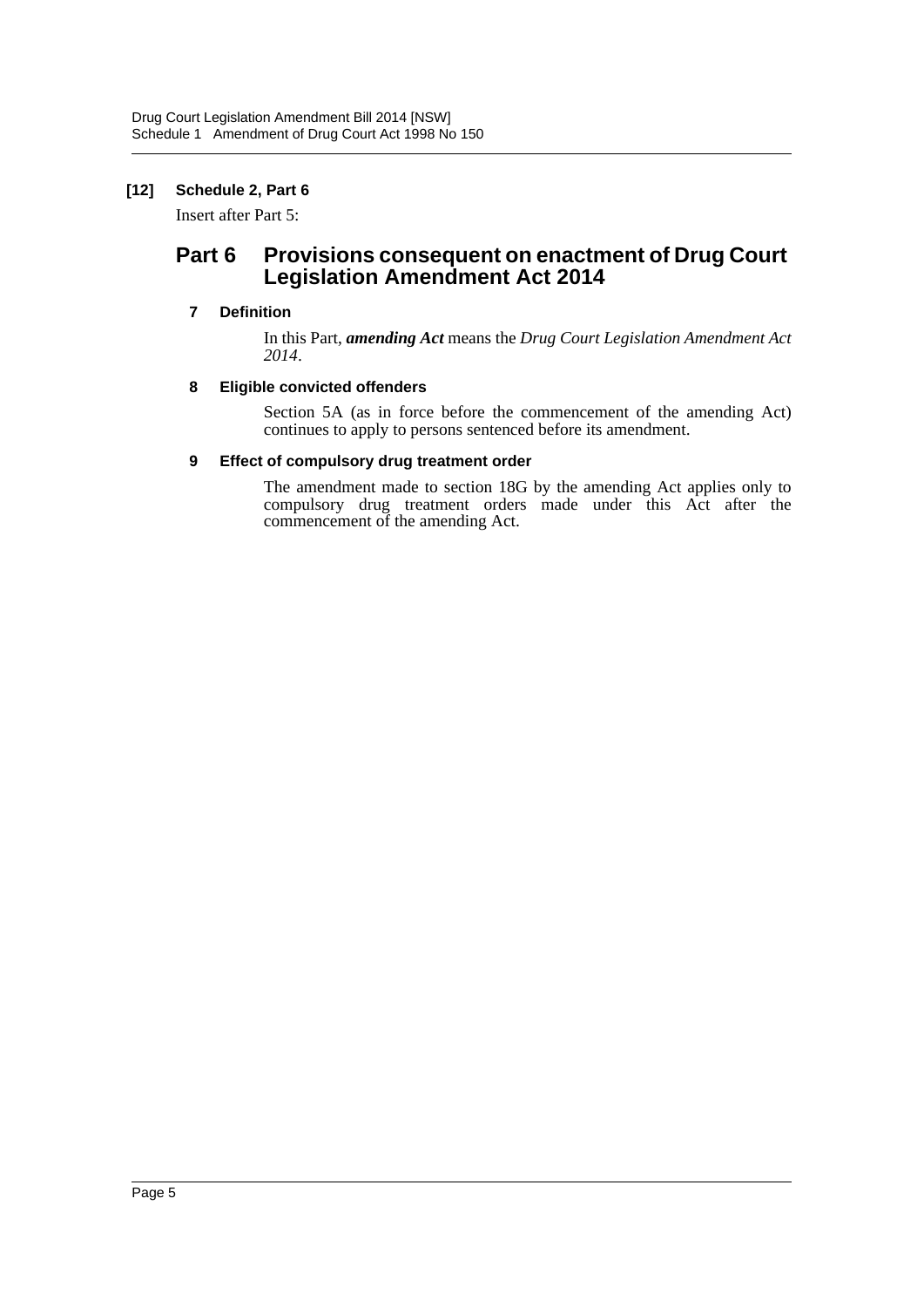# <span id="page-6-0"></span>**Schedule 2 Amendment of other legislation**

# **2.1 Crimes (Administration of Sentences) Act 1999 No 93**

# **[1] Section 106I Sanctions for non-compliance with personal plan**

Insert after section 106I (3):

(3A) However, the Commissioner is not required to refer an offender to the Drug Court under subsection (3) for a failure to comply with a condition of the offender's compulsory drug treatment personal plan if the Director has made a regression direction under section 106MA with respect to the offender for that failure.

# **[2] Section 106MA**

Insert after section 106M:

#### **106MA Director may make regression directions**

- (1) If the Director is satisfied that an offender has failed to comply in a serious respect with any condition of the offender's compulsory drug treatment personal plan, the Director may direct that the offender regress from one stage of compulsory drug treatment detention to a lower stage for a specified period (not exceeding 3 months).
- (2) The Director must notify the Drug Court of the direction within 7 days of issuing the direction.
- (3) The regulations may make provision for or with respect to the criteria to be used by the Director in determining whether to make a direction under this section.
- (4) The offender may apply to the Drug Court for a review of the direction within 14 days after a direction is issued.
- (5) In reviewing a direction, if the Drug Court is satisfied, on the balance of probabilities, that the offender has failed to comply in a serious respect with any condition of the offender's compulsory drug treatment personal plan, the Drug Court may make an order:
	- (a) confirming the direction, or
	- (b) setting aside the direction, or
	- (c) confirming the direction, but amending its terms.
- (6) No appeal lies against an order made by the Drug Court under this section.

#### **[3] Section 106Q Revocation of compulsory drug treatment order**

Insert after section 106Q (1) (c):

(c1) if, in the opinion of the Drug Court (having regard to advice provided by the Director and the offender's progress in the compulsory drug treatment program), the offender is unlikely to make any further progress in the offender's compulsory drug treatment program, or

#### **[4] Section 106W Conviction and sentencing of offenders for certain offences while compulsory drug treatment order is in force**

Omit "is convicted" from section 106W (1). Instead instead "has been convicted".